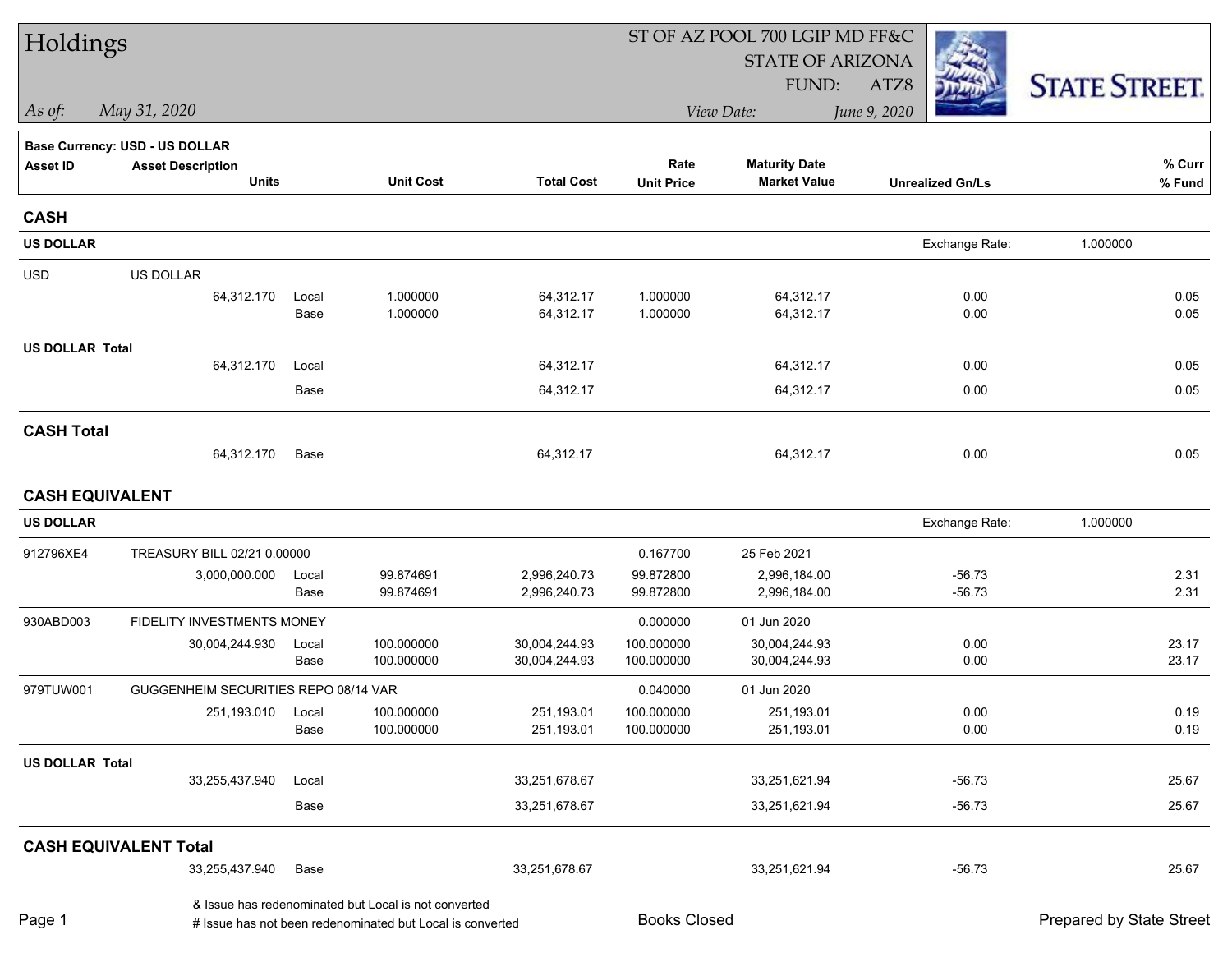| Holdings            |                                                                   |       |                                                           |                   |                     | ST OF AZ POOL 700 LGIP MD FF&C |                         |                                 |  |
|---------------------|-------------------------------------------------------------------|-------|-----------------------------------------------------------|-------------------|---------------------|--------------------------------|-------------------------|---------------------------------|--|
|                     |                                                                   |       |                                                           |                   |                     | <b>STATE OF ARIZONA</b>        |                         |                                 |  |
|                     |                                                                   |       |                                                           |                   |                     | FUND:                          | ATZ8                    | <b>STATE STREET.</b>            |  |
| As of:              | May 31, 2020                                                      |       |                                                           |                   |                     | View Date:                     | June 9, 2020            |                                 |  |
|                     |                                                                   |       |                                                           |                   |                     |                                |                         |                                 |  |
| <b>Asset ID</b>     | <b>Base Currency: USD - US DOLLAR</b><br><b>Asset Description</b> |       |                                                           |                   | Rate                | <b>Maturity Date</b>           |                         | % Curr                          |  |
|                     | <b>Units</b>                                                      |       | <b>Unit Cost</b>                                          | <b>Total Cost</b> | <b>Unit Price</b>   | <b>Market Value</b>            | <b>Unrealized Gn/Ls</b> | % Fund                          |  |
| <b>FIXED INCOME</b> |                                                                   |       |                                                           |                   |                     |                                |                         |                                 |  |
| <b>US DOLLAR</b>    |                                                                   |       |                                                           |                   |                     |                                | Exchange Rate:          | 1.000000                        |  |
| 30218HAA5           | EXPORT LEASING 2009 LLC US GOVT GUAR 08/21 1.859                  |       |                                                           |                   | 1.859000            | 28 Aug 2021                    |                         |                                 |  |
|                     | 190,801.940                                                       | Local | 100.217477                                                | 191,216.89        | 100.849478          | 192,422.76                     | 1,205.87                | 0.15                            |  |
| Original Face:      | 1,000,000.000                                                     | Base  | 100.217477                                                | 191,216.89        | 100.849478          | 192,422.76                     | 1,205.87                | 0.15                            |  |
| 36178GHQ0           | GNMA POOL AA8339 GN 08/27 FIXED 3                                 |       |                                                           |                   | 3.000000            | 15 Aug 2027                    |                         |                                 |  |
|                     | 985,473.050                                                       | Local | 103.341553                                                | 1,018,403.15      | 105.575745          | 1,040,420.51                   | 22,017.36               | 0.80                            |  |
| Original Face:      | 5,000,000.000                                                     | Base  | 103.341553                                                | 1,018,403.15      | 105.575745          | 1,040,420.51                   | 22,017.36               | 0.80                            |  |
| 36179MAF7           | GNMA II POOL MA0006 G2 04/27 FIXED 2.5                            |       |                                                           |                   | 2.500000            | 20 Apr 2027                    |                         |                                 |  |
|                     | 881,319.670                                                       | Local | 102.578065                                                | 904,040.66        | 103.663348          | 913,605.48                     | 9,564.82                | 0.71                            |  |
| Original Face:      | 4,372,786.000                                                     | Base  | 102.578065                                                | 904,040.66        | 103.663348          | 913,605.48                     | 9,564.82                | 0.71                            |  |
| 36179MCH1           | GNMA II POOL MA0072 G2 05/27 FIXED 2.5                            |       |                                                           |                   | 2.500000            | 20 May 2027                    |                         |                                 |  |
|                     | 1,054,862.250                                                     | Local | 102.267617                                                | 1,078,782.49      | 104.457455          | 1,101,882.26                   | 23,099.77               | 0.85                            |  |
| Original Face:      | 5,000,000.000                                                     | Base  | 102.267617                                                | 1,078,782.49      | 104.457455          | 1,101,882.26                   | 23,099.77               | 0.85                            |  |
| 36179MGP9           | GNMA II POOL MA0206 G2 07/27 FIXED 3.5                            |       |                                                           |                   | 3.500000            | 20 Jul 2027                    |                         |                                 |  |
|                     | 585,397.290                                                       | Local | 103.691420                                                | 607,006.76        | 105.213459          | 615,916.74                     | 8,909.98                | 0.48                            |  |
| Original Face:      | 4,169,641.000                                                     | Base  | 103.691420                                                | 607,006.76        | 105.213459          | 615,916.74                     | 8,909.98                | 0.48                            |  |
| 36179NDH8           | GNMA II POOL MA1004 G2 05/43 FIXED 3                              |       |                                                           |                   | 3.000000            | 20 May 2043                    |                         |                                 |  |
|                     | 585,991.360                                                       | Local | 101.163558                                                | 592,809.71        | 104.636862          | 613,162.97                     | 20,353.26               | 0.47                            |  |
| Original Face:      | 2,000,000.000                                                     | Base  | 101.163558                                                | 592,809.71        | 104.636862          | 613,162.97                     | 20,353.26               | 0.47                            |  |
| 36202F3T1           | GNMA II POOL 005310 G2 02/27 FIXED 3.5                            |       |                                                           |                   | 3.500000            | 20 Feb 2027                    |                         |                                 |  |
|                     | 431,483.720 Local                                                 |       | 102.455349                                                | 442,078.15        | 104.157507          | 449,422.69                     | 7,344.54                | 0.35                            |  |
| Original Face:      | 2,910,888.000                                                     | Base  | 102.455349                                                | 442,078.15        | 104.157507          | 449,422.69                     | 7,344.54                | 0.35                            |  |
| 36225E3Y6           | GNMA II POOL 082614 G2 09/40 FLOATING VAR                         |       |                                                           |                   | 3.250000            | 20 Sep 2040                    |                         |                                 |  |
|                     | 738,815.360                                                       | Local | 103.116499                                                | 761,840.53        | 104.158133          | 769,536.29                     | 7,695.76                | 0.59                            |  |
| Original Face:      | 9,450,000.000                                                     | Base  | 103.116499                                                | 761,840.53        | 104.158133          | 769,536.29                     | 7,695.76                | 0.59                            |  |
| 3622A2EM0           | GNMA POOL 783740 GN 12/27 FIXED 2.5                               |       |                                                           |                   | 2.500000            | 15 Dec 2027                    |                         |                                 |  |
|                     | 618,352.030                                                       | Local | 101.136479                                                | 625,379.47        | 104.800908          | 648,038.54                     | 22,659.07               | 0.50                            |  |
| Original Face:      | 2,500,000.000                                                     | Base  | 101.136479                                                | 625,379.47        | 104.800908          | 648,038.54                     | 22,659.07               | 0.50                            |  |
|                     |                                                                   |       | & Issue has redenominated but Local is not converted      |                   |                     |                                |                         |                                 |  |
| Page 2              |                                                                   |       | # Issue has not been redenominated but Local is converted |                   | <b>Books Closed</b> |                                |                         | <b>Prepared by State Street</b> |  |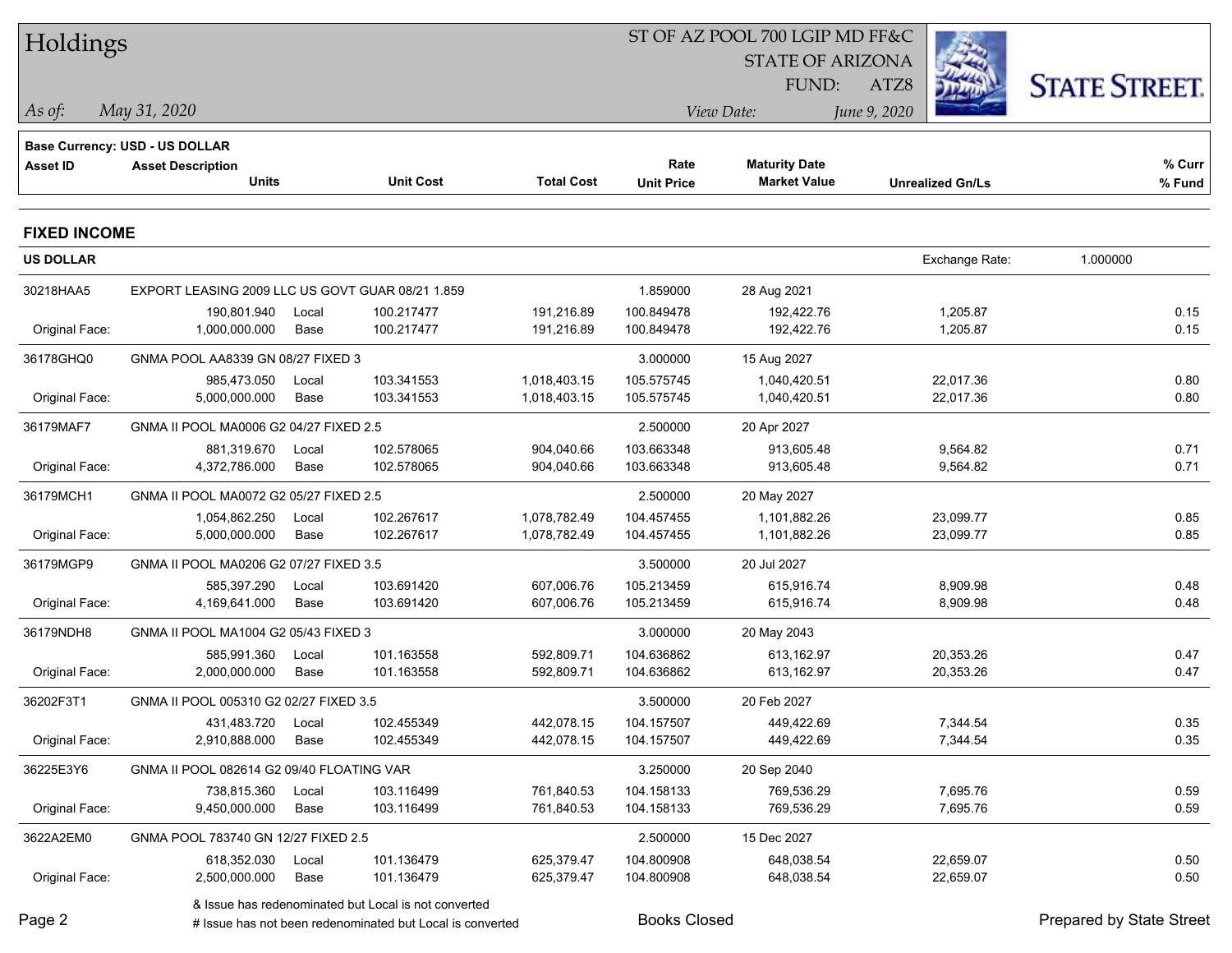### ST OF AZ POOL 700 LGIP MD FF&C

STATE OF ARIZONA

ATZ8



*May 31, 2020 As of: View Date: June 9, 2020*

**Base Currency: USD - US DOLLAR**

FUND:

| Asset ID       | <b>Asset Description</b><br><b>Units</b>    | <b>Unit Cost</b>                               | <b>Total Cost</b> | Rate<br><b>Unit Price</b> | <b>Maturity Date</b><br><b>Market Value</b> | <b>Unrealized Gn/Ls</b> | % Curr<br>% Fund |
|----------------|---------------------------------------------|------------------------------------------------|-------------------|---------------------------|---------------------------------------------|-------------------------|------------------|
| 3622A2F31      | GNMA II POOL 783786 G2 06/28 FIXED 2.5      |                                                |                   | 2.500000                  | 20 Jun 2028                                 |                         |                  |
|                | 462,295.190                                 | 101.085984<br>Local                            | 467,315.64        | 102.508427                | 473,891.53                                  | 6,575.89                | 0.37             |
| Original Face: | 1,500,000.000                               | 101.085984<br>Base                             | 467,315.64        | 102.508427                | 473,891.53                                  | 6,575.89                | 0.37             |
| 36230M3Y1      | GNMA POOL 753515 GN 11/40 FIXED 4           |                                                |                   | 4.000000                  | 15 Nov 2040                                 |                         |                  |
|                | 779,421.050                                 | 105.457633<br>Local                            | 821,958.99        | 109.335373                | 852,182.91                                  | 30,223.92               | 0.66             |
| Original Face: | 5,872,458.000                               | Base<br>105.457633                             | 821,958.99        | 109.335373                | 852,182.91                                  | 30,223.92               | 0.66             |
| 36241KZ76      | GNMA POOL 782566 GN 02/24 FIXED 5.5         |                                                |                   | 5.500000                  | 15 Feb 2024                                 |                         |                  |
|                | 21,932.750                                  | Local<br>101.976405                            | 22,366.23         | 105.771429                | 23,198.58                                   | 832.35                  | 0.02             |
| Original Face: | 1,000,000.000                               | Base<br>101.976405                             | 22,366.23         | 105.771429                | 23,198.58                                   | 832.35                  | 0.02             |
| 36290TK65      | GNMA POOL 616917 GN 12/35 FIXED 5           |                                                |                   | 5.000000                  | 15 Dec 2035                                 |                         |                  |
|                | 37,340.280                                  | 104.697929<br>Local                            | 39,094.50         | 111.438779                | 41,611.55                                   | 2,517.05                | 0.03             |
| Original Face: | 1,000,000.000                               | Base<br>104.697929                             | 39,094.50         | 111.438779                | 41,611.55                                   | 2,517.05                | 0.03             |
| 36294XCP9      | GNMA POOL 662578 GN 09/22 FIXED 5           |                                                |                   | 5.000000                  | 15 Sep 2022                                 |                         |                  |
|                | 311.110                                     | 101.009289<br>Local                            | 314.25            | 105.678218                | 328.78                                      | 14.53                   | 0.00             |
| Original Face: | 25,000.000                                  | 101.009289<br>Base                             | 314.25            | 105.678218                | 328.78                                      | 14.53                   | 0.00             |
| 36297KGS4      | GNMA POOL 714009 GN 10/39 FIXED 5           |                                                |                   | 5.000000                  | 15 Oct 2039                                 |                         |                  |
|                | 85,782.440                                  | 103.249814<br>Local                            | 88,570.21         | 114.188818                | 97,953.95                                   | 9,383.74                | 0.08             |
| Original Face: | 2,000,000.000                               | 103.249814<br>Base                             | 88,570.21         | 114.188818                | 97,953.95                                   | 9,383.74                | 0.08             |
| 38374C5H0      |                                             | GOVERNMENT NATIONAL MORTGAGE A GNR 2003 85 PD  |                   | 4.000000                  | 20 Mar 2033                                 |                         |                  |
|                | 1,997.320                                   | 100.000000<br>Local                            | 1,997.32          | 100.791730                | 2,013.13                                    | 15.81                   | 0.00             |
| Original Face: | 410,000.000                                 | Base<br>100.000000                             | 1,997.32          | 100.791730                | 2,013.13                                    | 15.81                   | 0.00             |
| 38376R6Y7      |                                             | GOVERNMENT NATIONAL MORTGAGE A GNR 2017 H18 FE |                   | 1.216250                  | 20 Jun 2063                                 |                         |                  |
|                | 157,515.730                                 | 100.000000<br>Local                            | 157,515.73        | 99.942850                 | 157,425.71                                  | $-90.02$                | 0.12             |
| Original Face: | 4,967,302.000                               | 100.000000<br>Base                             | 157,515.73        | 99.942850                 | 157,425.71                                  | $-90.02$                | 0.12             |
| 38377YWD8      |                                             | GOVERNMENT NATIONAL MORTGAGE A GNR 2011 140 PC |                   | 2.000000                  | 16 Aug 2039                                 |                         |                  |
|                | 400,451.540                                 | 101.045969<br>Local                            | 404,640.14        | 101.200900                | 405,260.56                                  | 620.42                  | 0.31             |
| Original Face: | 2,720,000.000                               | 101.045969<br>Base                             | 404,640.14        | 101.200900                | 405,260.56                                  | 620.42                  | 0.31             |
| 38378B4Q9      | GOVERNMENT NATIONAL MORTGAGE A GNR 2013 7 C |                                                |                   | 2.637000                  | 16 May 2051                                 |                         |                  |
|                | 238,324.600                                 | 101.518857<br>Local                            | 241,944.41        | 101.190020                | 241,160.71                                  | $-783.70$               | 0.19             |
| Original Face: | 4,000,000.000                               | Base<br>101.518857                             | 241,944.41        | 101.190020                | 241,160.71                                  | $-783.70$               | 0.19             |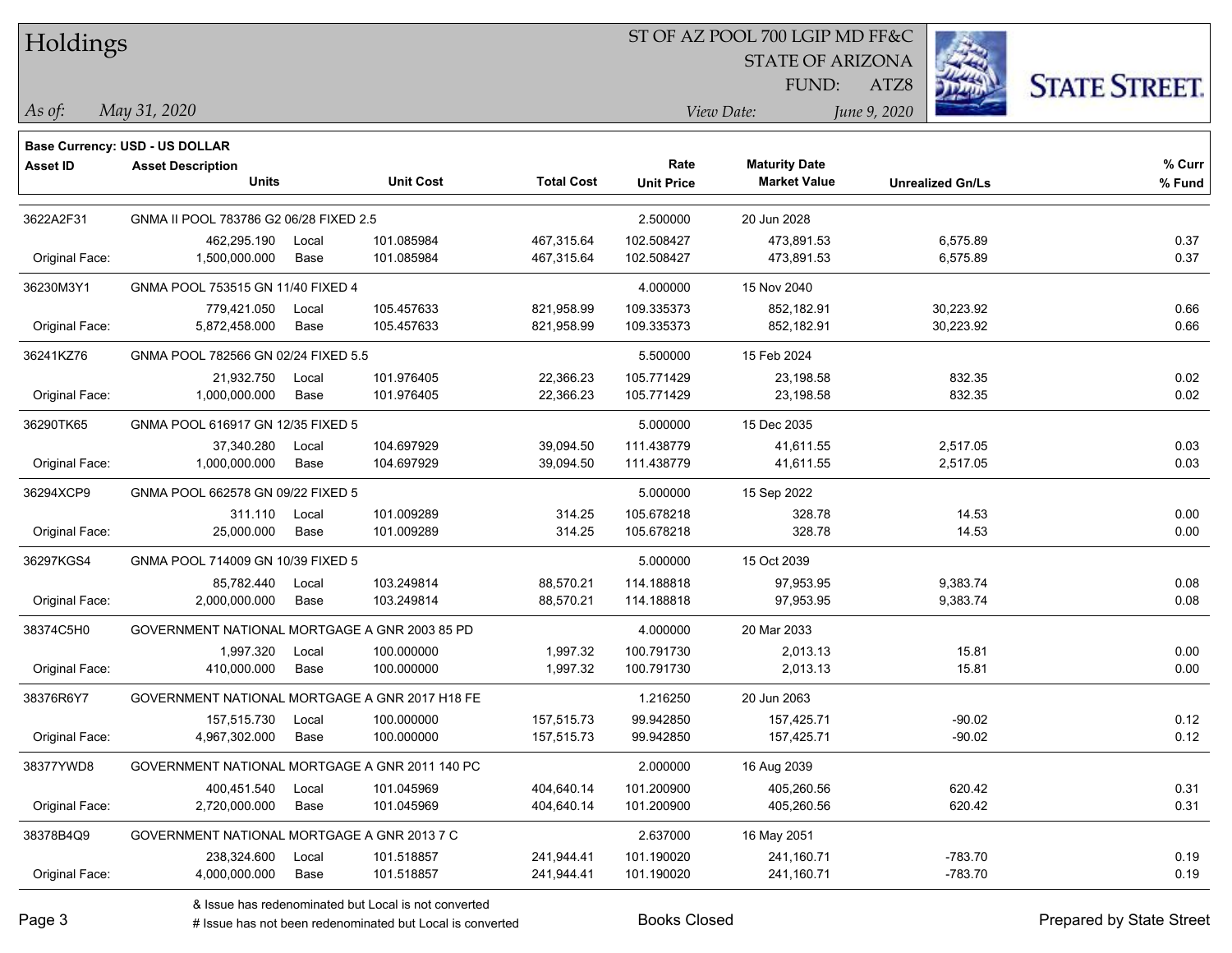#### ST OF AZ POOL 700 LGIP MD FF&C

STATE OF ARIZONA

FUND:



*May 31, 2020 As of: View Date: June 9, 2020*

ATZ8

|                 | <b>Base Currency: USD - US DOLLAR</b>          |       |                  |                   |                   |                      |                         |        |
|-----------------|------------------------------------------------|-------|------------------|-------------------|-------------------|----------------------|-------------------------|--------|
| <b>Asset ID</b> | <b>Asset Description</b>                       |       |                  |                   | Rate              | <b>Maturity Date</b> |                         | % Curr |
|                 | <b>Units</b>                                   |       | <b>Unit Cost</b> | <b>Total Cost</b> | <b>Unit Price</b> | <b>Market Value</b>  | <b>Unrealized Gn/Ls</b> | % Fund |
| 38378H4K9       | GOVERNMENT NATIONAL MORTGAGE A GNR 2012 124 KB |       |                  |                   | 2.000000          | 20 Jul 2042          |                         |        |
|                 | 1,647,930.330                                  | Local | 102.088872       | 1,682,353.48      | 103.054410        | 1,698,264.88         | 15,911.40               | 1.31   |
| Original Face:  | 4,400,000.000                                  | Base  | 102.088872       | 1,682,353.48      | 103.054410        | 1,698,264.88         | 15,911.40               | 1.31   |
| 38378KBF5       | GOVERNMENT NATIONAL MORTGAGE A GNR 2013 30 A   |       |                  |                   | 1.500000          | 16 May 2042          |                         |        |
|                 | 1,523,865.630                                  | Local | 99.350890        | 1,513,974.07      | 100.128940        | 1,525,830.50         | 11,856.43               | 1.18   |
| Original Face:  | 3,000,000.000                                  | Base  | 99.350890        | 1,513,974.07      | 100.128940        | 1,525,830.50         | 11,856.43               | 1.18   |
| 38378KES4       | GOVERNMENT NATIONAL MORTGAGE A GNR 2013 45 AB  |       |                  |                   | 1.450000          | 16 Apr 2039          |                         |        |
|                 | 490,459.600                                    | Local | 99.743382        | 489,200.99        | 99.999220         | 490,455.77           | 1,254.78                | 0.38   |
| Original Face:  | 2,000,000.000                                  | Base  | 99.743382        | 489,200.99        | 99.999220         | 490,455.77           | 1,254.78                | 0.38   |
| 38378KRR2       | GOVERNMENT NATIONAL MORTGAGE A GNR 2013 78 AF  |       |                  |                   | 2.426180          | 16 Mar 2048          |                         |        |
|                 | 481,717.430                                    | Local | 100.608521       | 484,648.78        | 103.099560        | 496,648.55           | 11,999.77               | 0.38   |
| Original Face:  | 1,000,000.000                                  | Base  | 100.608521       | 484,648.78        | 103.099560        | 496,648.55           | 11,999.77               | 0.38   |
| 38378X2R1       | GOVERNMENT NATIONAL MORTGAGE A GNR 2015 2 A    |       |                  |                   | 2.500000          | 16 Dec 2044          |                         |        |
|                 | 456,678.040                                    | Local | 101.217797       | 462,239.45        | 100.820430        | 460,424.76           | $-1,814.69$             | 0.36   |
| Original Face:  | 2,000,000.000                                  | Base  | 101.217797       | 462,239.45        | 100.820430        | 460,424.76           | $-1,814.69$             | 0.36   |
| 38378XEW7       | GOVERNMENT NATIONAL MORTGAGE A GNR 2014 101 AD |       |                  |                   | 3.000000          | 16 Jul 2050          |                         |        |
|                 | 399,406.400                                    | Local | 101.299904       | 404,598.30        | 103.769640        | 414.462.58           | 9,864.28                | 0.32   |
| Original Face:  | 1,000,000.000                                  | Base  | 101.299904       | 404,598.30        | 103.769640        | 414,462.58           | 9,864.28                | 0.32   |
| 38378XJS1       | GOVERNMENT NATIONAL MORTGAGE A GNR 2014 124 AC |       |                  |                   | 2.154000          | 16 May 2054          |                         |        |
|                 | 0.010                                          | Local | 100.000000       | 0.01              | 101.531200        | 0.01                 | 0.00                    | 0.00   |
|                 |                                                | Base  | 100.000000       | 0.01              | 101.531200        | 0.01                 | 0.00                    | 0.00   |
| 38378XJV4       | GOVERNMENT NATIONAL MORTGAGE A GNR 2014 124 AJ |       |                  |                   | 3.028000          | 16 Aug 2052          |                         |        |
|                 | 599,640.440                                    | Local | 100.727181       | 604,000.91        | 105.445260        | 632,292.42           | 28,291.51               | 0.49   |
| Original Face:  | 1,000,000.000                                  | Base  | 100.727181       | 604,000.91        | 105.445260        | 632,292.42           | 28,291.51               | 0.49   |
| 38378XLY5       | GOVERNMENT NATIONAL MORTGAGE A GNR 2014 120 AD |       |                  |                   | 2.850000          | 16 Feb 2049          |                         |        |
|                 | 541,578.760                                    | Local | 100.820150       | 546,020.52        | 104.066540        | 563,602.28           | 17,581.76               | 0.44   |
| Original Face:  | 1,000,000.000                                  | Base  | 100.820150       | 546,020.52        | 104.066540        | 563,602.28           | 17,581.76               | 0.44   |
| 38379KSP4       | GOVERNMENT NATIONAL MORTGAGE A GNR 2015 81 A   |       |                  |                   | 2.200000          | 16 Aug 2055          |                         |        |
|                 | 612,558.970                                    | Local | 99.889947        | 611,884.83        | 101.494440        | 621,713.30           | 9,828.47                | 0.48   |
| Original Face:  | 1,000,000.000                                  | Base  | 99.889947        | 611,884.83        | 101.494440        | 621,713.30           | 9,828.47                | 0.48   |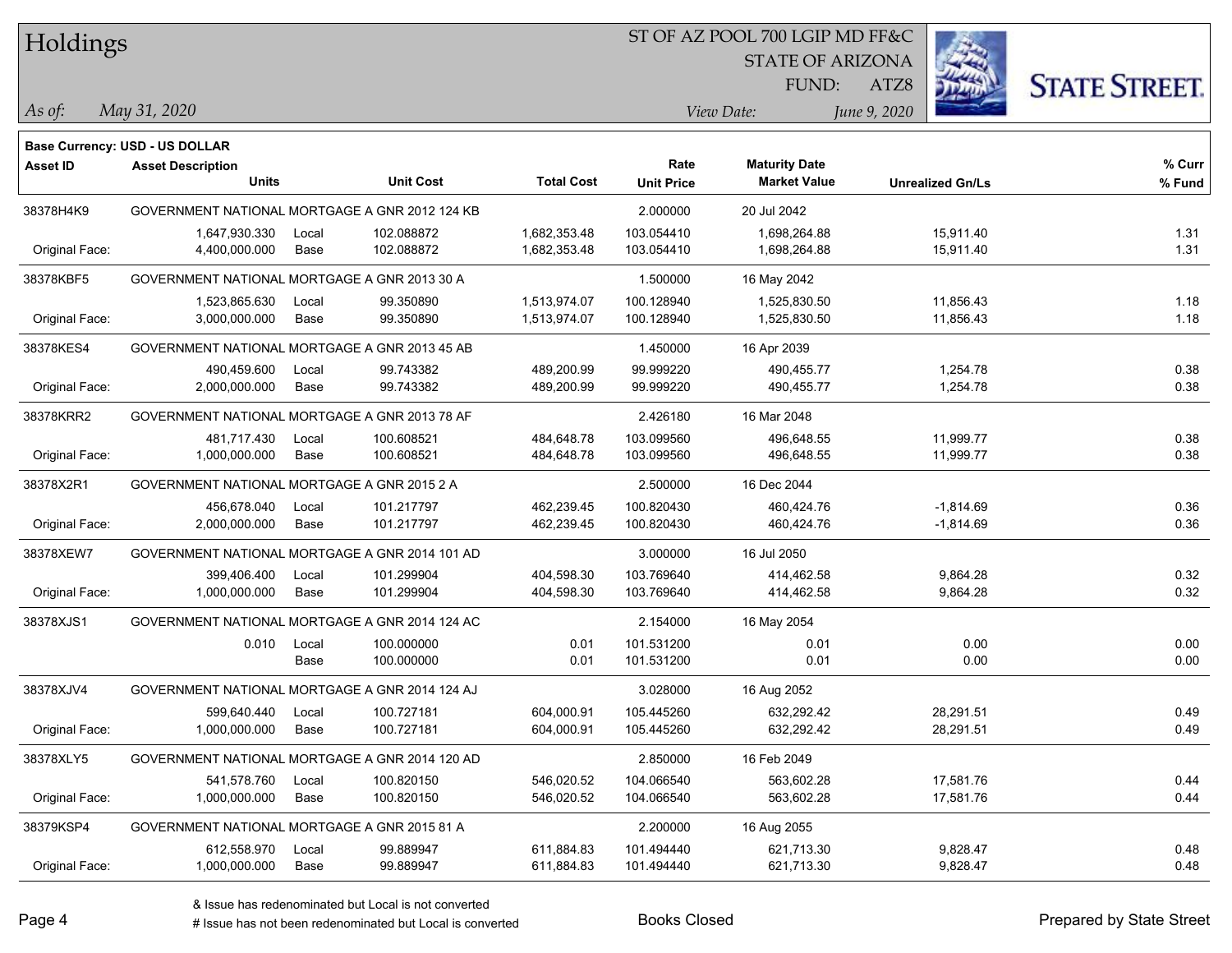## ST OF AZ POOL 700 LGIP MD FF&C

STATE OF ARIZONA

FUND:



*May 31, 2020 As of: View Date: June 9, 2020*

**Base Currency: USD - US DOLLAR**

ATZ8

| <b>Asset ID</b> | <b>Asset Description</b><br><b>Units</b>            |             | <b>Unit Cost</b> | <b>Total Cost</b> | Rate<br><b>Unit Price</b> | <b>Maturity Date</b><br><b>Market Value</b> | <b>Unrealized Gn/Ls</b> | % Curr<br>% Fund |
|-----------------|-----------------------------------------------------|-------------|------------------|-------------------|---------------------------|---------------------------------------------|-------------------------|------------------|
| 38379KZY7       | GOVERNMENT NATIONAL MORTGAGE A GNR 2015 114 A       |             |                  |                   | 2.100000                  | 15 Jun 2044                                 |                         |                  |
|                 | 480,941.560                                         | Local       | 100.308744       | 482,426.44        | 101.013560                | 485,816.19                                  | 3,389.75                | 0.38             |
| Original Face:  | 1,000,000.000                                       | Base        | 100.308744       | 482,426.44        | 101.013560                | 485,816.19                                  | 3,389.75                | 0.38             |
| 38379RAN3       | GOVERNMENT NATIONAL MORTGAGE A GNR 2015 181 AB      |             |                  |                   | 2.600000                  | 16 Dec 2049                                 |                         |                  |
|                 | 457,077.390                                         | Local       | 100.898010       | 461,181.99        | 102.127820                | 466,803.17                                  | 5,621.18                | 0.36             |
| Original Face:  | 1.000.000.000                                       | Base        | 100.898010       | 461,181.99        | 102.127820                | 466,803.17                                  | 5,621.18                | 0.36             |
| 38379RMD2       | GOVERNMENT NATIONAL MORTGAGE A GNR 2017 23 AC       |             |                  |                   | 2.300000                  | 16 Mar 2057                                 |                         |                  |
|                 | 0.030                                               | Local       | 300.000000       | 0.09              | 102.464780                | 0.03                                        | $-0.06$                 | 0.00             |
|                 |                                                     | <b>Base</b> | 300.000000       | 0.09              | 102.464780                | 0.03                                        | $-0.06$                 | 0.00             |
| 38380LD26       | GOVERNMENT NATIONAL MORTGAGE A GNR 2019 H15 GA      |             |                  |                   | 2.250000                  | 20 Aug 2069                                 |                         |                  |
|                 | 1,975,387.230                                       | Local       | 102.916223       | 2,032,993.93      | 103.508085                | 2,044,685.49                                | 11,691.56               | 1.58             |
| Original Face:  | 3,000,000.000                                       | Base        | 102.916223       | 2,032,993.93      | 103.508085                | 2,044,685.49                                | 11,691.56               | 1.58             |
| 38380LN25       | GOVERNMENT NATIONAL MORTGAGE A GNR 2019 H18 KA      |             |                  |                   | 2.200000                  | 20 Nov 2069                                 |                         |                  |
|                 | 1,628,422.640                                       | Local       | 100.351866       | 1,634,152.51      | 102.952077                | 1,676,494.93                                | 42,342.42               | 1.29             |
| Original Face:  | 2,000,000.000                                       | Base        | 100.351866       | 1,634,152.51      | 102.952077                | 1,676,494.93                                | 42,342.42               | 1.29             |
| 38380LRE5       | GOVERNMENT NATIONAL MORTGAGE A GNR 2019 H04 CA      |             |                  |                   | 3.000000                  | 20 Mar 2069                                 |                         |                  |
|                 | 895,064.960                                         | Local       | 100.068656       | 895,679.48        | 104.824419                | 938,246.64                                  | 42,567.16               | 0.72             |
| Original Face:  | 2,000,000.000                                       | Base        | 100.068656       | 895,679.48        | 104.824419                | 938,246.64                                  | 42,567.16               | 0.72             |
| 38382EQ59       | GOVERNMENT NATIONAL MORTGAGE A GNR 2020 61 QA       |             |                  |                   | 1.500000                  | 20 Apr 2050                                 |                         |                  |
|                 | 2,000,000.000                                       | Local       | 102.296244       | 2,045,924.88      | 102.296875                | 2,045,937.50                                | 12.62                   | 1.58             |
| Original Face:  | 2,000,000.000                                       | Base        | 102.296244       | 2,045,924.88      | 102.296875                | 2,045,937.50                                | 12.62                   | 1.58             |
| 418097AC5       | AID JORDAN US GOVT GUAR 10/20 2.503                 |             |                  |                   | 2.503000                  | 30 Oct 2020                                 |                         |                  |
|                 | 6,280,000.000                                       | Local       | 100.195027       | 6,292,247.68      | 100.931293                | 6,338,485.20                                | 46,237.52               | 4.89             |
|                 |                                                     | Base        | 100.195027       | 6,292,247.68      | 100.931293                | 6,338,485.20                                | 46,237.52               | 4.89             |
| 6903532L0       | INT DEVELOPMENT FIN CORP US GOVT GUAR 01/21 0.00000 |             |                  |                   |                           | 26 Jan 2021                                 |                         |                  |
|                 | 5,000,000.000                                       | Local       | 106.200735       | 5,310,036.75      | 107.301182                | 5,365,059.10                                | 55,022.35               | 4.14             |
|                 |                                                     | Base        | 106.200735       | 5,310,036.75      | 107.301182                | 5,365,059.10                                | 55,022.35               | 4.14             |
| 6903537C5       | INT DEVELOPMENT FIN CORP US GOVT GUAR 08/27 VAR     |             |                  |                   | 0.650000                  | 13 Aug 2027                                 |                         |                  |
|                 | 2,700,000.000                                       | Local       | 100.000000       | 2,700,000.00      | 100.000000                | 2,700,000.00                                | 0.00                    | 2.08             |
| Original Face:  | 2,700,000.000                                       | Base        | 100.000000       | 2,700,000.00      | 100.000000                | 2,700,000.00                                | 0.00                    | 2.08             |

 $\overline{\phantom{0}}$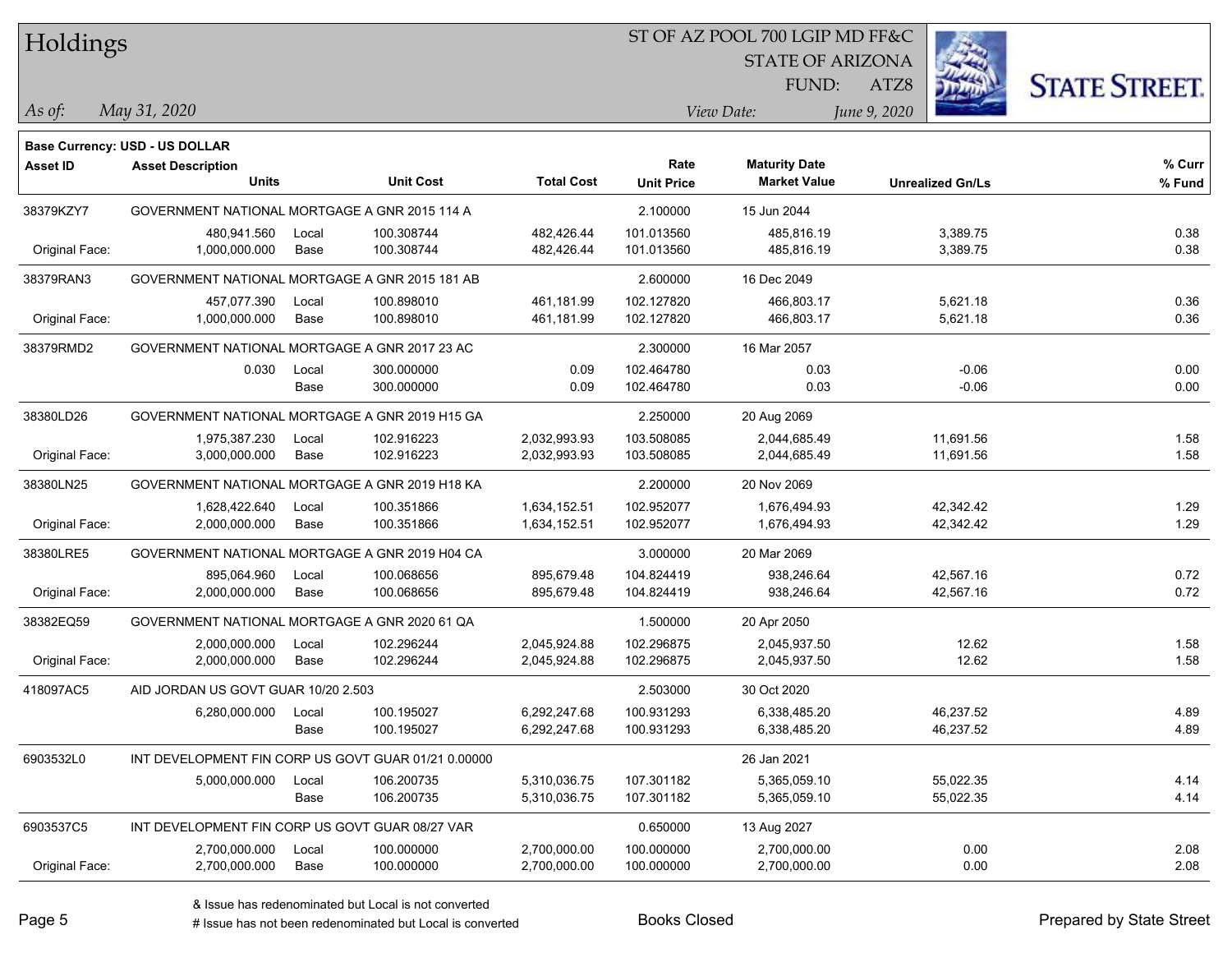| Holdings        |                                                     |       |                  |                   |                   | ST OF AZ POOL 700 LGIP MD FF&C |                         |                      |
|-----------------|-----------------------------------------------------|-------|------------------|-------------------|-------------------|--------------------------------|-------------------------|----------------------|
|                 |                                                     |       |                  |                   |                   | <b>STATE OF ARIZONA</b>        |                         |                      |
|                 |                                                     |       |                  |                   |                   | FUND:                          | ATZ8                    | <b>STATE STREET.</b> |
| As of:          | May 31, 2020                                        |       |                  |                   |                   | View Date:                     | June 9, 2020            |                      |
|                 | <b>Base Currency: USD - US DOLLAR</b>               |       |                  |                   |                   |                                |                         |                      |
| <b>Asset ID</b> | <b>Asset Description</b>                            |       |                  |                   | Rate              | <b>Maturity Date</b>           |                         | % Curr               |
|                 | <b>Units</b>                                        |       | <b>Unit Cost</b> | <b>Total Cost</b> | <b>Unit Price</b> | <b>Market Value</b>            | <b>Unrealized Gn/Ls</b> | % Fund               |
| 6903538B6       | INT DEVELOPMENT FIN CORP US GOVT GUAR 09/26 VAR     |       |                  |                   | 0.650000          | 15 Sep 2026                    |                         |                      |
|                 | 3,500,000.000                                       | Local | 100.000000       | 3,500,000.00      | 100.000000        | 3,500,000.00                   | 0.00                    | 2.70                 |
| Original Face:  | 3,500,000.000                                       | Base  | 100.000000       | 3,500,000.00      | 100.000000        | 3,500,000.00                   | 0.00                    | 2.70                 |
| 690353L54       | INT DEVELOPMENT FIN CORP US GOVT GUAR 01/21 0.00000 |       |                  |                   |                   | 26 Jan 2021                    |                         |                      |
|                 | 2,500,000.000                                       | Local | 107.631028       | 2,690,775.69      | 108.130800        | 2,703,270.00                   | 12,494.31               | 2.09                 |
|                 |                                                     | Base  | 107.631028       | 2,690,775.69      | 108.130800        | 2,703,270.00                   | 12,494.31               | 2.09                 |
| 742651DX7       | PRIVATE EXPORT FUNDING US GOVT GUAR 11/24 1.75      |       |                  |                   | 1.750000          | 15 Nov 2024                    |                         |                      |
|                 | 2,000,000.000                                       | Local | 99.882004        | 1,997,640.07      | 104.760533        | 2,095,210.66                   | 97,570.59               | 1.62                 |
|                 |                                                     | Base  | 99.882004        | 1,997,640.07      | 104.760533        | 2,095,210.66                   | 97,570.59               | 1.62                 |
| 831641EV3       | SMALL BUSINESS ADMINISTRATION SBIC 2011 10B 1       |       |                  |                   | 2.877000          | 10 Sep 2021                    |                         |                      |
|                 | 268,952.990                                         | Local | 100.807011       | 271,123.47        | 101.106850        | 271,929.90                     | 806.43                  | 0.21                 |
| Original Face:  | 4,000,000.000                                       | Base  | 100.807011       | 271,123.47        | 101.106850        | 271,929.90                     | 806.43                  | 0.21                 |
| 831641EW1       | SMALL BUSINESS ADMINISTRATION SBIC 2012 10A 1       |       |                  |                   | 2.766000          | 10 Mar 2022                    |                         |                      |
|                 | 261,316.780                                         | Local | 100.785441       | 263,369.27        | 101.858090        | 266,172.28                     | 2,803.01                | 0.21                 |
| Original Face:  | 1,000,000.000                                       | Base  | 100.785441       | 263,369.27        | 101.858090        | 266,172.28                     | 2,803.01                | 0.21                 |
| 903724BL5       | AID UKRAINE US GOVT GUAR 09/21 1.471                |       |                  |                   | 1.471000          | 29 Sep 2021                    |                         |                      |
|                 | 3,000,000.000                                       | Local | 99.539277        | 2,986,178.31      | 101.531977        | 3,045,959.31                   | 59,781.00               | 2.35                 |
|                 |                                                     | Base  | 99.539277        | 2,986,178.31      | 101.531977        | 3,045,959.31                   | 59,781.00               | 2.35                 |
| 911759MU9       | HOUSING URBAN DEVELOPMNT US GOVT GUAR 08/21 2.57    |       |                  |                   | 2.570000          | 01 Aug 2021                    |                         |                      |
|                 | 500,000.000                                         | Local | 100.000000       | 500,000.00        | 102.238430        | 511,192.15                     | 11,192.15               | 0.39                 |
|                 |                                                     | Base  | 100.000000       | 500,000.00        | 102.238430        | 511,192.15                     | 11,192.15               | 0.39                 |
| 9127962T5       | TREASURY BILL 10/20 0.00000                         |       |                  |                   | 0.010000          | 29 Oct 2020                    |                         |                      |
|                 | 3,000,000.000                                       | Local | 99.939583        | 2,998,187.49      | 99.928125         | 2,997,843.75                   | -343.74                 | 2.31                 |
|                 |                                                     | Base  | 99.939583        | 2,998,187.49      | 99.928125         | 2,997,843.75                   | $-343.74$               | 2.31                 |
| 9127963B3       | TREASURY BILL 11/20 0.00000                         |       |                  |                   | 0.010000          | 27 Nov 2020                    |                         |                      |
|                 | 3,000,000.000                                       | Local | 99.925417        | 2,997,762.50      | 99.914900         | 2,997,447.00                   | $-315.50$               | 2.31                 |
|                 |                                                     | Base  | 99.925417        | 2,997,762.50      | 99.914900         | 2,997,447.00                   | $-315.50$               | 2.31                 |
| 9127964A4       | CASH MGMT BILL 09/20 0.00000                        |       |                  |                   |                   | 29 Sep 2020                    |                         |                      |
|                 | 2,000,000.000                                       | Local | 99.954134        | 1,999,082.67      | 99.933333         | 1,998,666.66                   | $-416.01$               | 1.54                 |
|                 |                                                     | Base  | 99.954134        | 1,999,082.67      | 99.933333         | 1,998,666.66                   | $-416.01$               | 1.54                 |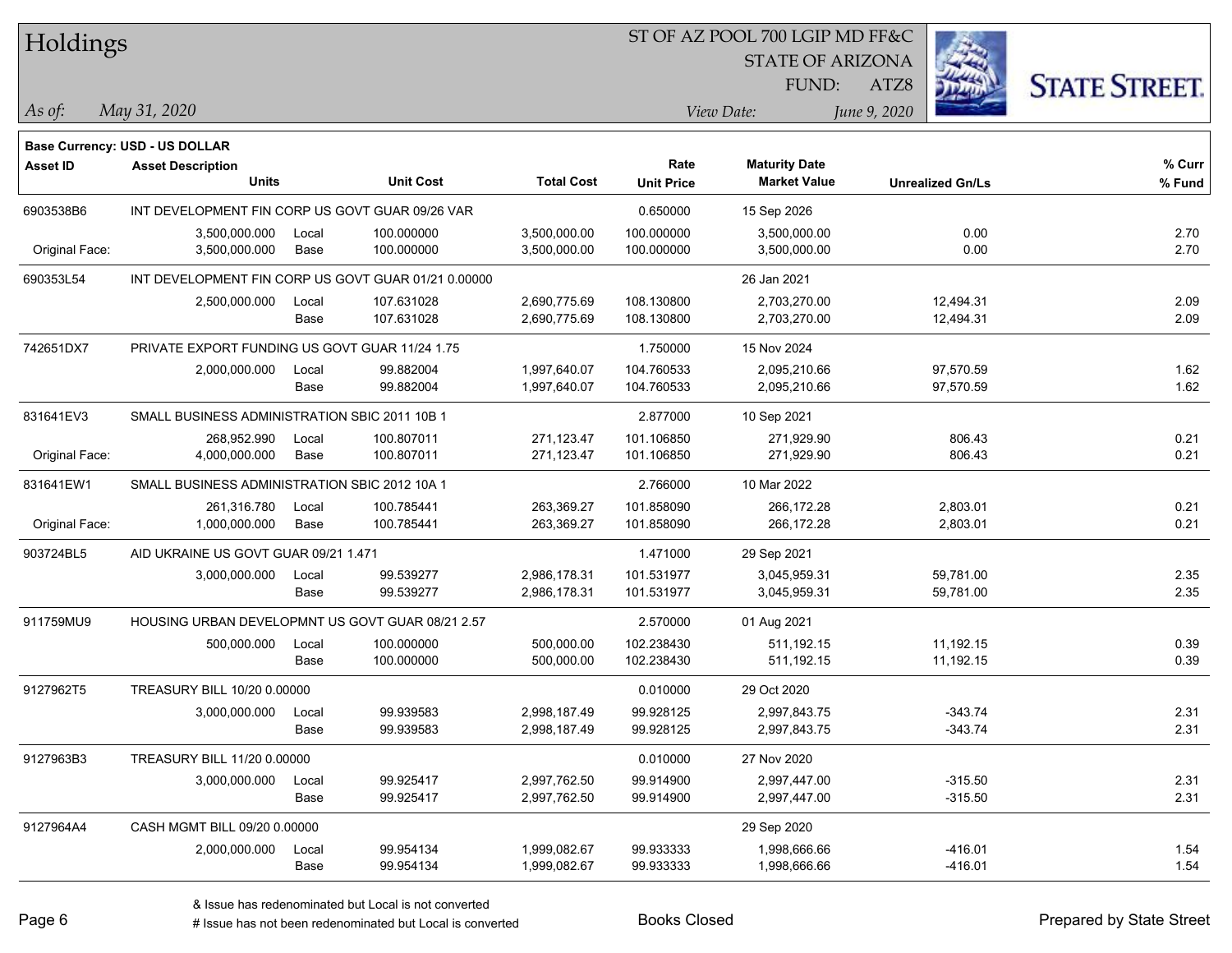| Holdings        |                                                            |       |                  |                   |                   | ST OF AZ POOL 700 LGIP MD FF&C |                         |                      |
|-----------------|------------------------------------------------------------|-------|------------------|-------------------|-------------------|--------------------------------|-------------------------|----------------------|
|                 |                                                            |       |                  |                   |                   | <b>STATE OF ARIZONA</b>        |                         |                      |
|                 |                                                            |       |                  |                   |                   | FUND:                          | ATZ8                    | <b>STATE STREET.</b> |
| As of:          | May 31, 2020                                               |       |                  |                   |                   | View Date:                     | June 9, 2020            |                      |
|                 |                                                            |       |                  |                   |                   |                                |                         |                      |
| <b>Asset ID</b> | Base Currency: USD - US DOLLAR<br><b>Asset Description</b> |       |                  |                   | Rate              | <b>Maturity Date</b>           |                         | % Curr               |
|                 | Units                                                      |       | <b>Unit Cost</b> | <b>Total Cost</b> | <b>Unit Price</b> | <b>Market Value</b>            | <b>Unrealized Gn/Ls</b> | % Fund               |
| 9128283G3       | <b>US TREASURY N/B 11/20 1.75</b>                          |       |                  |                   | 1.750000          | 15 Nov 2020                    |                         |                      |
|                 | 5,000,000.000                                              | Local | 99.817242        | 4,990,862.10      | 100.707031        | 5,035,351.55                   | 44,489.45               | 3.89                 |
|                 |                                                            | Base  | 99.817242        | 4,990,862.10      | 100.707031        | 5,035,351.55                   | 44,489.45               | 3.89                 |
| 9128284Q0       | US TREASURY N/B 05/20 2.5                                  |       |                  |                   | 2.500000          | 31 May 2020                    |                         |                      |
|                 | 2,000,000.000                                              | Local | 100.000000       | 2,000,000.00      | 100.000000        | 2,000,000.00                   | 0.00                    | 1.54                 |
|                 |                                                            | Base  | 100.000000       | 2,000,000.00      | 100.000000        | 2,000,000.00                   | 0.00                    | 1.54                 |
| 9128284Y3       | US TREASURY N/B 08/20 2.625                                |       |                  |                   | 2.625000          | 31 Aug 2020                    |                         |                      |
|                 | 1,000,000.000                                              | Local | 99.969262        | 999,692.62        | 100.616559        | 1,006,165.59                   | 6,472.97                | 0.78                 |
|                 |                                                            | Base  | 99.969262        | 999,692.62        | 100.616559        | 1,006,165.59                   | 6,472.97                | 0.78                 |
| 9128286Q8       | US TREASURY FRN 04/21 VAR                                  |       |                  |                   | 0.269043          | 30 Apr 2021                    |                         |                      |
|                 | 2,000,000.000                                              | Local | 99.966254        | 1,999,325.07      | 100.106484        | 2,002,129.68                   | 2,804.61                | 1.55                 |
|                 |                                                            | Base  | 99.966254        | 1,999,325.07      | 100.106484        | 2,002,129.68                   | 2,804.61                | 1.55                 |
| 9128287A2       | US TREASURY N/B 06/21 1.625                                |       |                  |                   | 1.625000          | 30 Jun 2021                    |                         |                      |
|                 | 2,000,000.000                                              | Local | 99.987239        | 1,999,744.77      | 101.531250        | 2,030,625.00                   | 30,880.23               | 1.57                 |
|                 |                                                            | Base  | 99.987239        | 1,999,744.77      | 101.531250        | 2,030,625.00                   | 30,880.23               | 1.57                 |
| 9128287G9       | US TREASURY FRN 07/21 VAR                                  |       |                  |                   | 0.350043          | 31 Jul 2021                    |                         |                      |
|                 | 2,000,000.000                                              | Local | 99.970766        | 1,999,415.32      | 100.209320        | 2,004,186.40                   | 4,771.08                | 1.55                 |
|                 |                                                            | Base  | 99.970766        | 1,999,415.32      | 100.209320        | 2,004,186.40                   | 4,771.08                | 1.55                 |
| 912828L32       | US TREASURY N/B 08/20 1.375                                |       |                  |                   | 1.375000          | 31 Aug 2020                    |                         |                      |
|                 | 5,000,000.000                                              | Local | 99.788393        | 4,989,419.66      | 100.307656        | 5,015,382.80                   | 25,963.14               | 3.87                 |
|                 |                                                            | Base  | 99.788393        | 4,989,419.66      | 100.307656        | 5,015,382.80                   | 25,963.14               | 3.87                 |
| 912828N48       | US TREASURY N/B 12/20 1.75                                 |       |                  |                   | 1.750000          | 31 Dec 2020                    |                         |                      |
|                 | 2,000,000.000                                              | Local | 100.025341       | 2,000,506.82      | 100.906250        | 2,018,125.00                   | 17,618.18               | 1.56                 |
|                 |                                                            | Base  | 100.025341       | 2,000,506.82      | 100.906250        | 2,018,125.00                   | 17,618.18               | 1.56                 |
| 912828P87       | US TREASURY N/B 02/21 1.125                                |       |                  |                   | 1.125000          | 28 Feb 2021                    |                         |                      |
|                 | 2,000,000.000                                              | Local | 99.729309        | 1,994,586.18      | 100.695312        | 2,013,906.24                   | 19,320.06               | 1.55                 |
|                 |                                                            | Base  | 99.729309        | 1,994,586.18      | 100.695312        | 2,013,906.24                   | 19,320.06               | 1.55                 |
| 912828Q37       | US TREASURY N/B 03/21 1.25                                 |       |                  |                   | 1.250000          | 31 Mar 2021                    |                         |                      |
|                 | 2,000,000.000                                              | Local | 99.626713        | 1,992,534.25      | 100.871094        | 2,017,421.88                   | 24,887.63               | 1.56                 |
|                 |                                                            | Base  | 99.626713        | 1,992,534.25      | 100.871094        | 2,017,421.88                   | 24,887.63               | 1.56                 |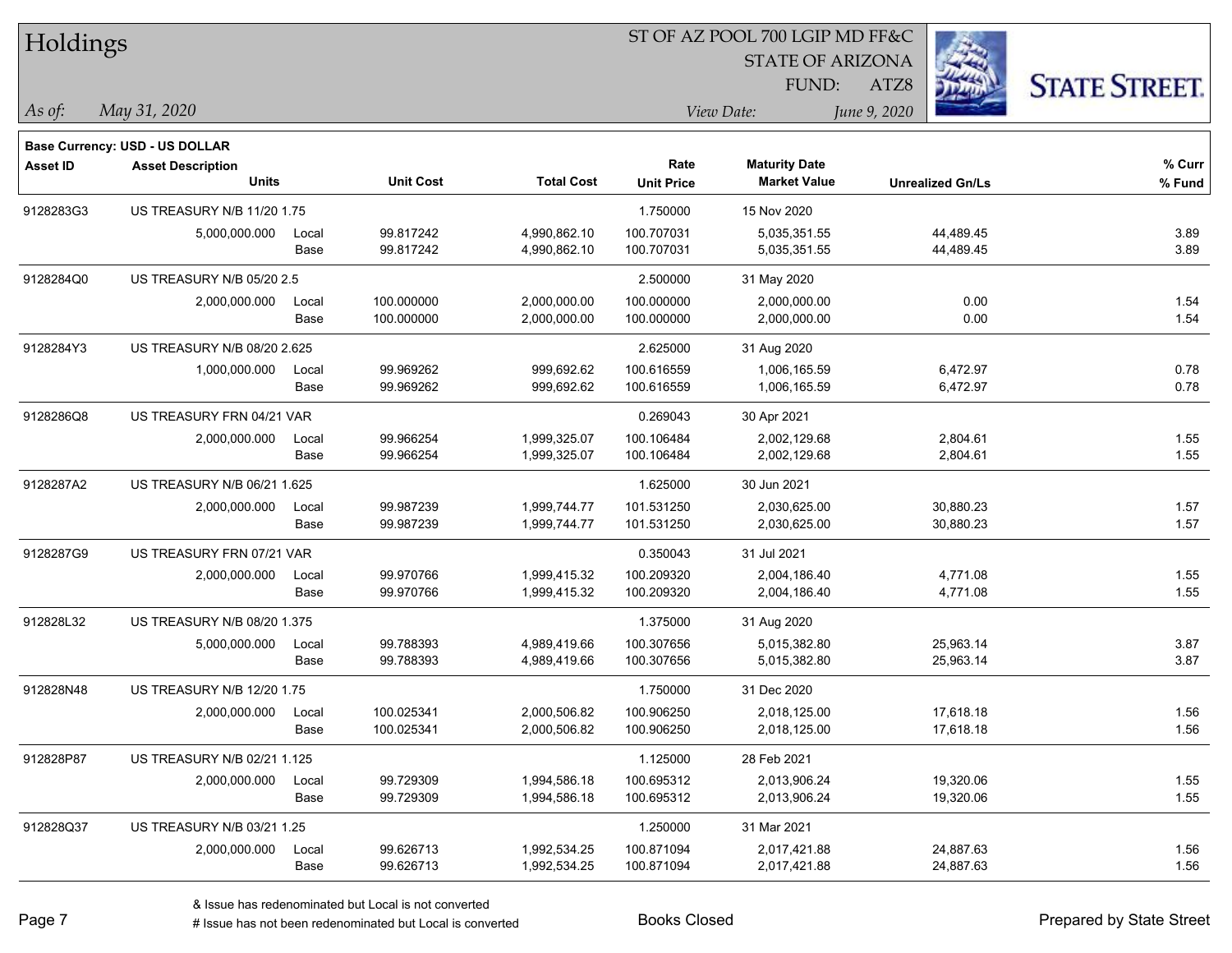| Holdings                  |                                          |       |                  |                   |                           | ST OF AZ POOL 700 LGIP MD FF&C              |                         |                      |
|---------------------------|------------------------------------------|-------|------------------|-------------------|---------------------------|---------------------------------------------|-------------------------|----------------------|
|                           |                                          |       |                  |                   |                           | <b>STATE OF ARIZONA</b>                     |                         |                      |
|                           |                                          |       |                  |                   |                           | FUND:                                       | ATZ8                    | <b>STATE STREET.</b> |
| As of:                    | May 31, 2020                             |       |                  |                   |                           | View Date:                                  | June 9, 2020            |                      |
|                           | Base Currency: USD - US DOLLAR           |       |                  |                   |                           |                                             |                         |                      |
| <b>Asset ID</b>           | <b>Asset Description</b><br><b>Units</b> |       | <b>Unit Cost</b> | <b>Total Cost</b> | Rate<br><b>Unit Price</b> | <b>Maturity Date</b><br><b>Market Value</b> | <b>Unrealized Gn/Ls</b> | % Curr<br>% Fund     |
| 912828XE5                 | US TREASURY N/B 05/20 1.5                |       |                  |                   | 1.500000                  | 31 May 2020                                 |                         |                      |
|                           | 2,000,000.000                            | Local | 100.000000       | 2,000,000.00      | 100.000000                | 2,000,000.00                                | 0.00                    | 1.54                 |
|                           |                                          | Base  | 100.000000       | 2,000,000.00      | 100.000000                | 2,000,000.00                                | 0.00                    | 1.54                 |
| 912828XY1                 | US TREASURY N/B 06/20 2.5                |       |                  |                   | 2.500000                  | 30 Jun 2020                                 |                         |                      |
|                           | 4,000,000.000                            | Local | 100.015949       | 4,000,637.94      | 100.190303                | 4,007,612.12                                | 6,974.18                | 3.09                 |
|                           |                                          | Base  | 100.015949       | 4,000,637.94      | 100.190303                | 4,007,612.12                                | 6,974.18                | 3.09                 |
| 912828YN4                 | US TREASURY FRN 10/21 VAR                |       |                  |                   | 0.430043                  | 31 Oct 2021                                 |                         |                      |
|                           | 3,000,000.000                            | Local | 100.027635       | 3,000,829.06      | 100.330787                | 3,009,923.61                                | 9,094.55                | 2.32                 |
|                           |                                          | Base  | 100.027635       | 3,000,829.06      | 100.330787                | 3,009,923.61                                | 9,094.55                | 2.32                 |
| 912828Z45                 | US TREASURY FRN 01/22 VAR                |       |                  |                   | 0.284043                  | 31 Jan 2022                                 |                         |                      |
|                           | 2,000,000.000                            | Local | 99.986725        | 1,999,734.50      | 100.112309                | 2,002,246.18                                | 2,511.68                | 1.55                 |
|                           |                                          | Base  | 99.986725        | 1,999,734.50      | 100.112309                | 2,002,246.18                                | 2,511.68                | 1.55                 |
| 912828ZK9                 | US TREASURY FRN 04/22 VAR                |       |                  |                   | 0.244043                  | 30 Apr 2022                                 |                         |                      |
|                           | 2,000,000.000                            | Local | 100.007727       | 2,000,154.54      | 100.034294                | 2,000,685.88                                | 531.34                  | 1.54                 |
|                           |                                          | Base  | 100.007727       | 2,000,154.54      | 100.034294                | 2,000,685.88                                | 531.34                  | 1.54                 |
| 92262BAB1                 | VENDEE MORTGAGE TRUST VENDE 2011 2 DG    |       |                  |                   | 2.750000                  | 15 Dec 2033                                 |                         |                      |
|                           | 46,365.550                               | Local | 102.038777       | 47,310.84         | 100.201240                | 46,458.86                                   | $-851.98$               | 0.04                 |
| Original Face:            | 2,000,000.000                            | Base  | 102.038777       | 47,310.84         | 100.201240                | 46,458.86                                   | $-851.98$               | 0.04                 |
| <b>US DOLLAR Total</b>    |                                          |       |                  |                   |                           |                                             |                         |                      |
|                           | 94,505,233.420                           | Local |                  | 95,339,713.46     |                           | 96,202,571.45                               | 862,857.99              | 74.28                |
| Original Face:            | 100,498,075.000                          | Base  |                  | 95,339,713.46     |                           | 96,202,571.45                               | 862,857.99              | 74.28                |
| <b>FIXED INCOME Total</b> |                                          |       |                  |                   |                           |                                             |                         |                      |
|                           | 94,505,233.420                           | Base  |                  | 95,339,713.46     |                           | 96,202,571.45                               | 862,857.99              | 74.28                |
| Original Face:            | 100,498,075.000                          |       |                  |                   |                           |                                             |                         |                      |

Page 8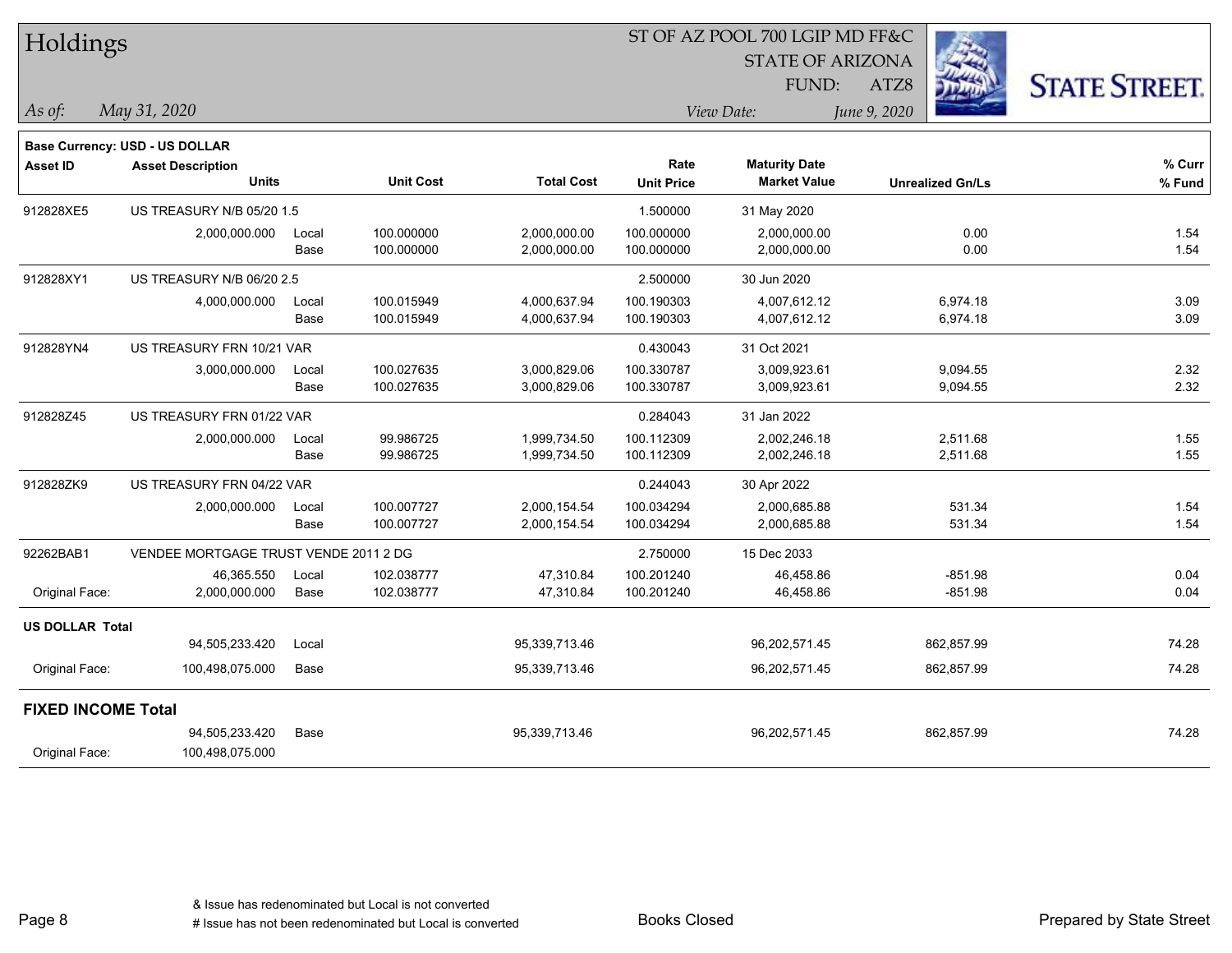| Holdings          |                                          |      |                  |                   | ST OF AZ POOL 700 LGIP MD FF&C<br><b>STATE OF ARIZONA</b><br>ATZ8<br>FUND: |                                             |              |                         | <b>STATE STREET.</b> |
|-------------------|------------------------------------------|------|------------------|-------------------|----------------------------------------------------------------------------|---------------------------------------------|--------------|-------------------------|----------------------|
| $\vert$ As of:    | May 31, 2020                             |      |                  |                   |                                                                            | View Date:                                  | June 9, 2020 |                         |                      |
|                   | <b>Base Currency: USD - US DOLLAR</b>    |      |                  |                   |                                                                            |                                             |              |                         |                      |
| Asset ID          | <b>Asset Description</b><br><b>Units</b> |      | <b>Unit Cost</b> | <b>Total Cost</b> | Rate<br><b>Unit Price</b>                                                  | <b>Maturity Date</b><br><b>Market Value</b> |              | <b>Unrealized Gn/Ls</b> | % Curr<br>% Fund     |
| <b>FUND Total</b> |                                          |      |                  |                   |                                                                            |                                             |              |                         |                      |
| Original Face:    | 127,824,983.530<br>100,498,075.000       | Base |                  | 128.655.704.30    |                                                                            | 129.518.505.56                              |              | 862.801.26              | 100.00               |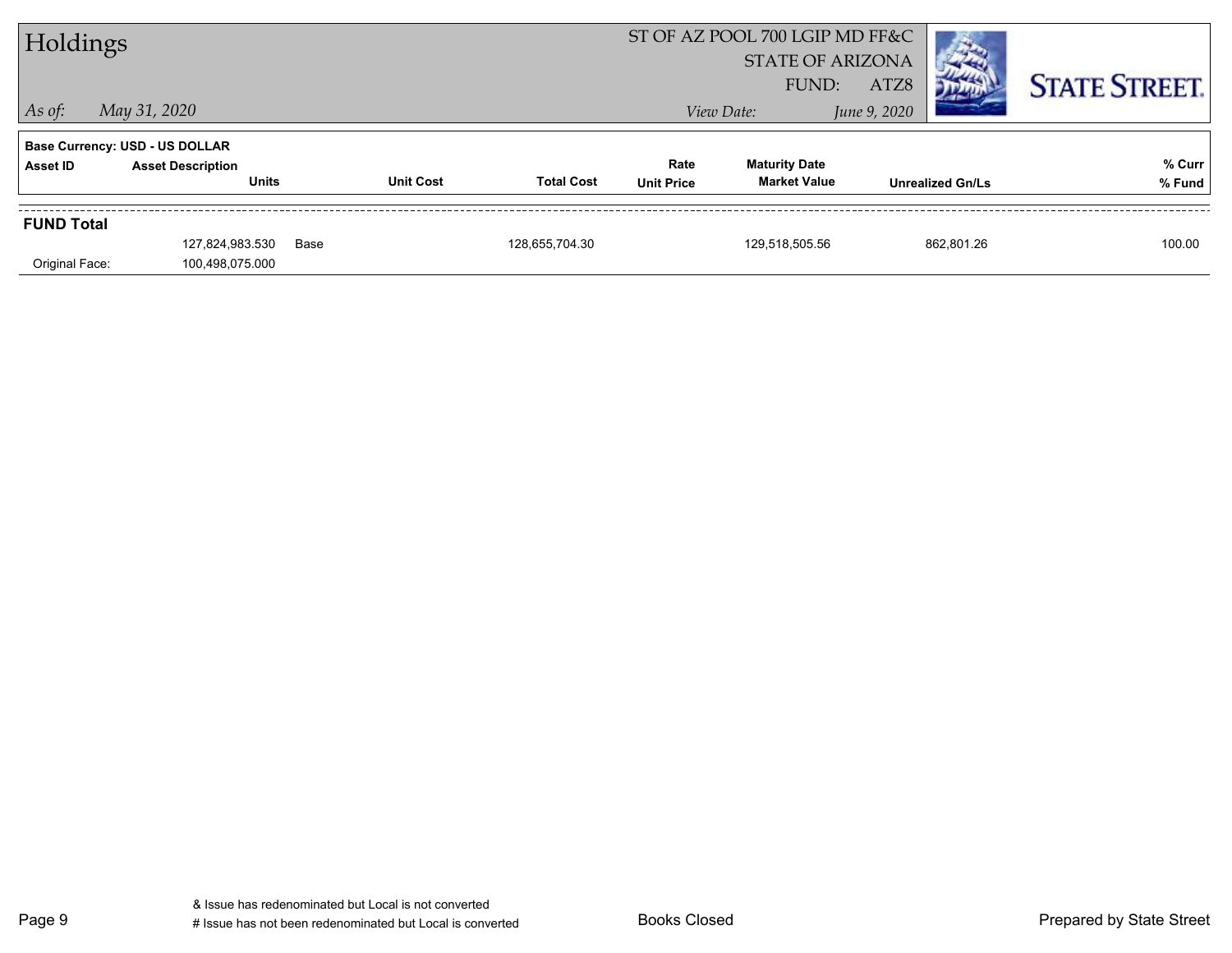Currency Summary

*As of: May 31, 2020*

# ST OF AZ POOL 700 LGIP MD FF&C

STATE OF ARIZONA

ATZ8



*View Date:June 9, 2020*

FUND:

**Base Currency:USD - US DOLLAR**

|                        |                 |       |                   |                     | % Currency |                         |                          |                           |
|------------------------|-----------------|-------|-------------------|---------------------|------------|-------------------------|--------------------------|---------------------------|
|                        | <b>Units</b>    |       | <b>Total Cost</b> | <b>Market Value</b> | % Fund     | <b>Unreal Sec Gn/Ls</b> | <b>Unreal Curr Gn/Ls</b> | <b>Total Unreal Gn/Ls</b> |
| <b>US DOLLAR</b>       |                 |       |                   |                     |            |                         | Exchange Rate:           | 1.000000                  |
| <b>CASH</b>            |                 |       |                   |                     |            |                         |                          |                           |
|                        | 64,312.170      | Local | 64,312.17         | 64,312.17           | 0.05       | 0.00                    |                          | 0.00                      |
|                        |                 | Base  | 64,312.17         | 64,312.17           | 0.05       | 0.00                    | 0.00                     | 0.00                      |
| <b>CASH EQUIVALENT</b> |                 |       |                   |                     |            |                         |                          |                           |
|                        | 33,255,437.940  | Local | 33,251,678.67     | 33,251,621.94       | 25.67      | $-56.73$                |                          | $-56.73$                  |
|                        |                 | Base  | 33,251,678.67     | 33,251,621.94       | 25.67      | $-56.73$                | 0.00                     | $-56.73$                  |
| <b>FIXED INCOME</b>    |                 |       |                   |                     |            |                         |                          |                           |
|                        | 94,505,233.420  | Local | 95,339,713.46     | 96,202,571.45       | 74.28      | 862,857.99              |                          | 862,857.99                |
| Original Face:         | 100,498,075.000 | Base  | 95,339,713.46     | 96,202,571.45       | 74.28      | 862,857.99              | 0.00                     | 862,857.99                |
| <b>US DOLLAR Total</b> |                 |       |                   |                     |            |                         |                          |                           |
|                        | 127,824,983.530 | Local | 128,655,704.30    | 129,518,505.56      | 100.00     | 862,801.26              |                          | 862,801.26                |
| Original Face:         | 100,498,075.000 | Base  | 128,655,704.30    | 129,518,505.56      | 100.00     | 862,801.26              | 0.00                     | 862,801.26                |
| <b>FUND Total</b>      |                 |       |                   |                     |            |                         |                          |                           |
|                        | 127,824,983.530 | Base  | 128,655,704.30    | 129,518,505.56      | 100.00     | 862,801.26              | 0.00                     | 862,801.26                |
| Original Face:         | 100,498,075.000 |       |                   |                     |            |                         |                          |                           |
|                        |                 |       |                   |                     |            |                         |                          |                           |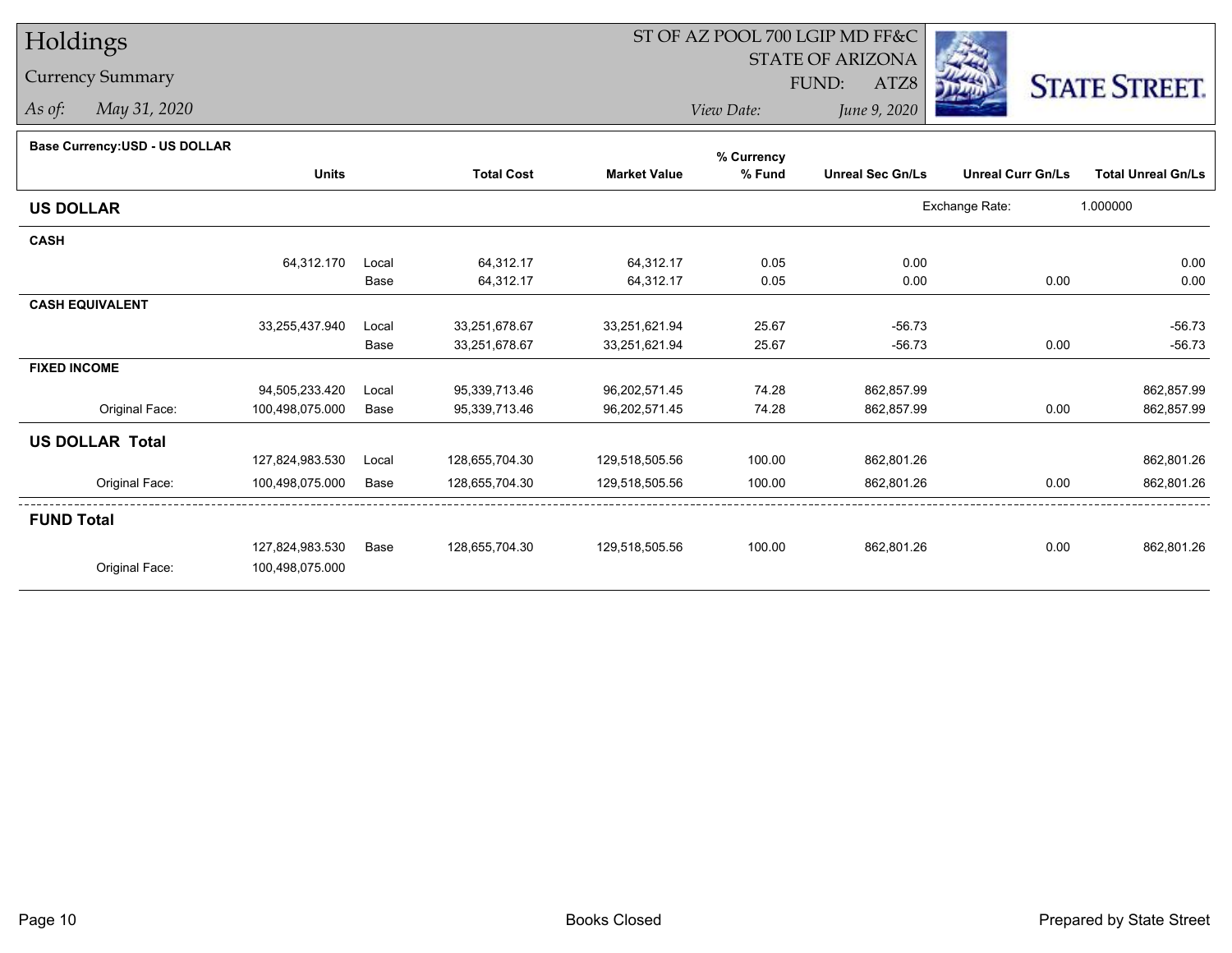| Holdings          |                                       |                   |                     |            | ST OF AZ POOL 700 LGIP MD FF&C           |                          |                           |
|-------------------|---------------------------------------|-------------------|---------------------|------------|------------------------------------------|--------------------------|---------------------------|
|                   | <b>Asset Summary</b>                  |                   |                     |            | <b>STATE OF ARIZONA</b><br>FUND:<br>ATZ8 |                          | <b>STATE STREET.</b>      |
| As of:            | May 31, 2020                          |                   |                     | View Date: | June 9, 2020                             |                          |                           |
|                   | <b>Base Currency: USD - US DOLLAR</b> |                   |                     |            |                                          |                          |                           |
|                   | <b>Units</b>                          | <b>Total Cost</b> | <b>Market Value</b> | % Fund     | <b>Unreal Sec Gn/Ls</b>                  | <b>Unreal Curr Gn/Ls</b> | <b>Total Unreal Gn/Ls</b> |
| <b>CASH</b>       |                                       |                   |                     |            |                                          |                          |                           |
| US DOLLAR         |                                       |                   |                     |            |                                          |                          |                           |
|                   | 64,312.170                            | 64,312.17         | 64,312.17           | 0.05       | 0.00                                     | 0.00                     | 0.00                      |
| <b>CASH Total</b> | 64,312.170                            | 64,312.17         | 64,312.17           | 0.05       | 0.00                                     | 0.00                     | 0.00                      |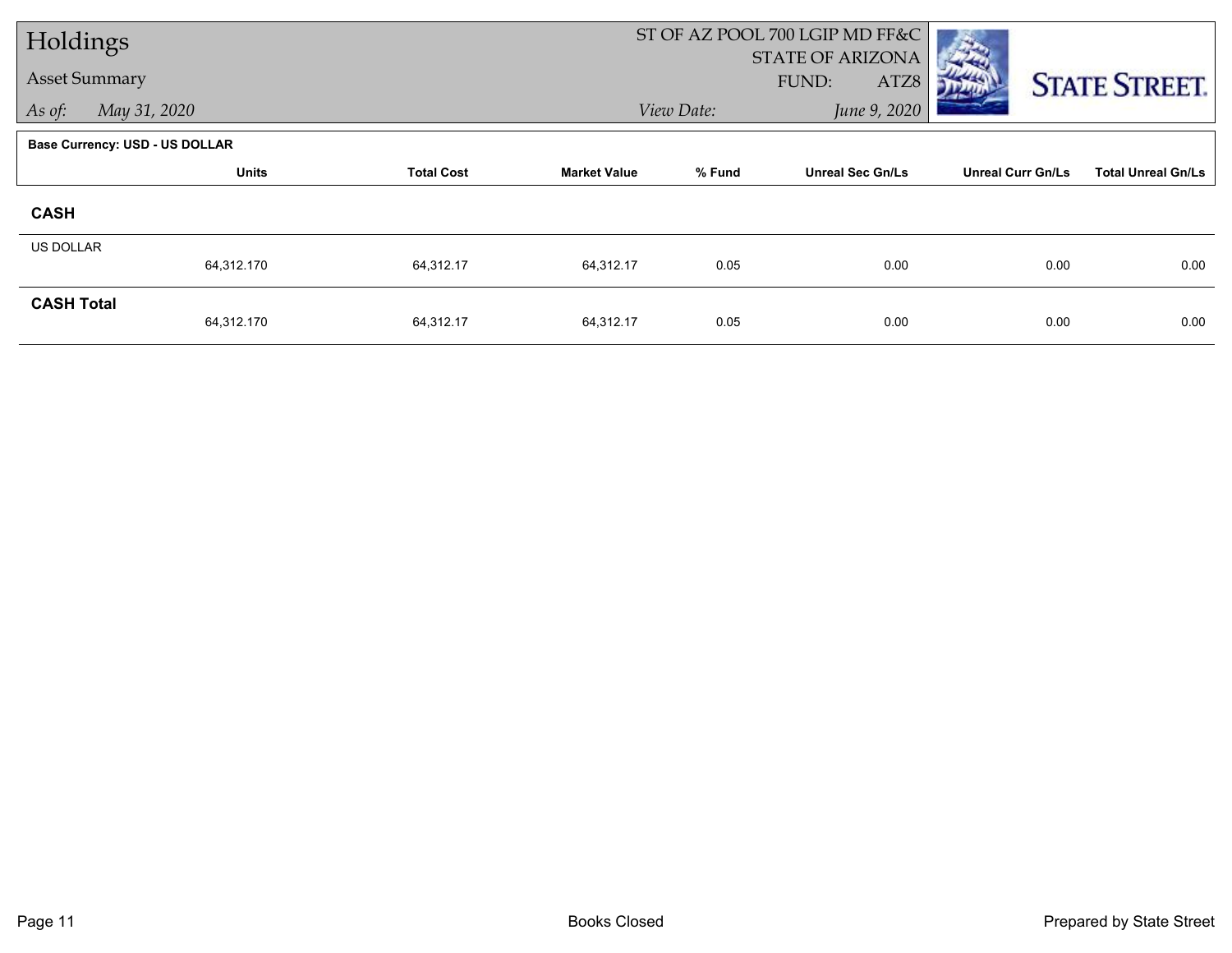| Holdings                       |                |                   |                     |            | ST OF AZ POOL 700 LGIP MD FF&C |                          |                           |
|--------------------------------|----------------|-------------------|---------------------|------------|--------------------------------|--------------------------|---------------------------|
|                                |                |                   |                     |            | <b>STATE OF ARIZONA</b>        |                          |                           |
| <b>Asset Summary</b>           |                |                   |                     |            | FUND:<br>ATZ8                  |                          | <b>STATE STREET.</b>      |
| As of:<br>May 31, 2020         |                |                   |                     | View Date: | June 9, 2020                   |                          |                           |
| Base Currency: USD - US DOLLAR |                |                   |                     |            |                                |                          |                           |
|                                | <b>Units</b>   | <b>Total Cost</b> | <b>Market Value</b> | % Fund     | <b>Unreal Sec Gn/Ls</b>        | <b>Unreal Curr Gn/Ls</b> | <b>Total Unreal Gn/Ls</b> |
| <b>CASH EQUIVALENT</b>         |                |                   |                     |            |                                |                          |                           |
| US DOLLAR                      |                |                   |                     |            |                                |                          |                           |
|                                | 33,255,437.940 | 33,251,678.67     | 33,251,621.94       | 25.67      | $-56.73$                       | 0.00                     | $-56.73$                  |
| <b>CASH EQUIVALENT Total</b>   |                |                   |                     |            |                                |                          |                           |
|                                | 33,255,437.940 | 33,251,678.67     | 33,251,621.94       | 25.67      | $-56.73$                       | 0.00                     | $-56.73$                  |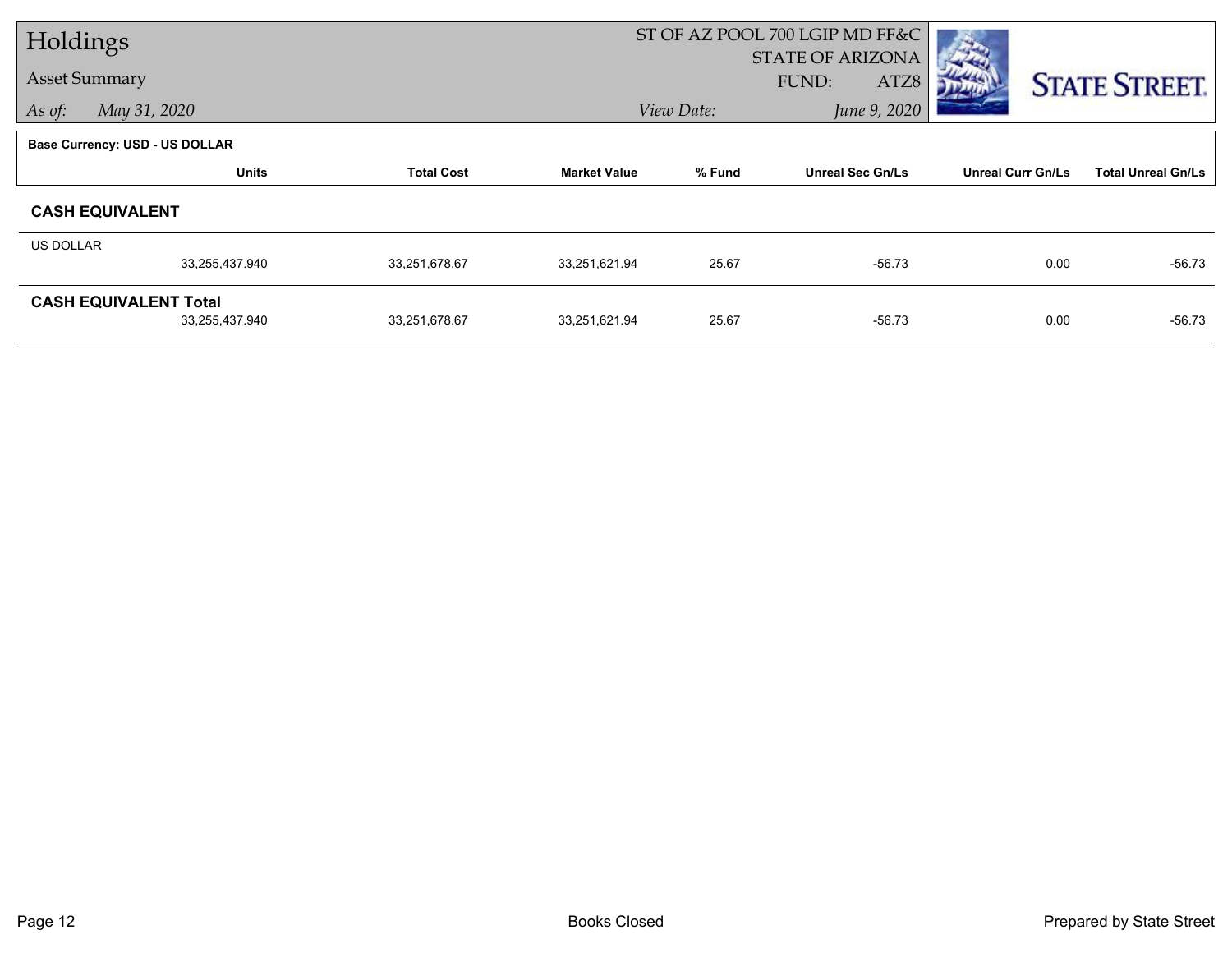| Holdings             |                                |                   |                     | ST OF AZ POOL 700 LGIP MD FF&C   |                         |                          |                           |  |
|----------------------|--------------------------------|-------------------|---------------------|----------------------------------|-------------------------|--------------------------|---------------------------|--|
| <b>Asset Summary</b> |                                |                   |                     | <b>STATE OF ARIZONA</b><br>FUND: |                         |                          |                           |  |
|                      |                                |                   |                     |                                  | ATZ8                    |                          | <b>STATE STREET.</b>      |  |
| As of:               | May 31, 2020                   |                   |                     | View Date:                       | June 9, 2020            |                          |                           |  |
|                      | Base Currency: USD - US DOLLAR |                   |                     |                                  |                         |                          |                           |  |
|                      | <b>Units</b>                   | <b>Total Cost</b> | <b>Market Value</b> | % Fund                           | <b>Unreal Sec Gn/Ls</b> | <b>Unreal Curr Gn/Ls</b> | <b>Total Unreal Gn/Ls</b> |  |
|                      | <b>FIXED INCOME</b>            |                   |                     |                                  |                         |                          |                           |  |
| US DOLLAR            |                                |                   |                     |                                  |                         |                          |                           |  |
|                      | 94,505,233.420                 | 95,339,713.46     | 96,202,571.45       | 74.28                            | 862,857.99              | 0.00                     | 862,857.99                |  |
|                      | <b>FIXED INCOME Total</b>      |                   |                     |                                  |                         |                          |                           |  |
|                      | 94,505,233.420                 | 95,339,713.46     | 96,202,571.45       | 74.28                            | 862,857.99              | 0.00                     | 862,857.99                |  |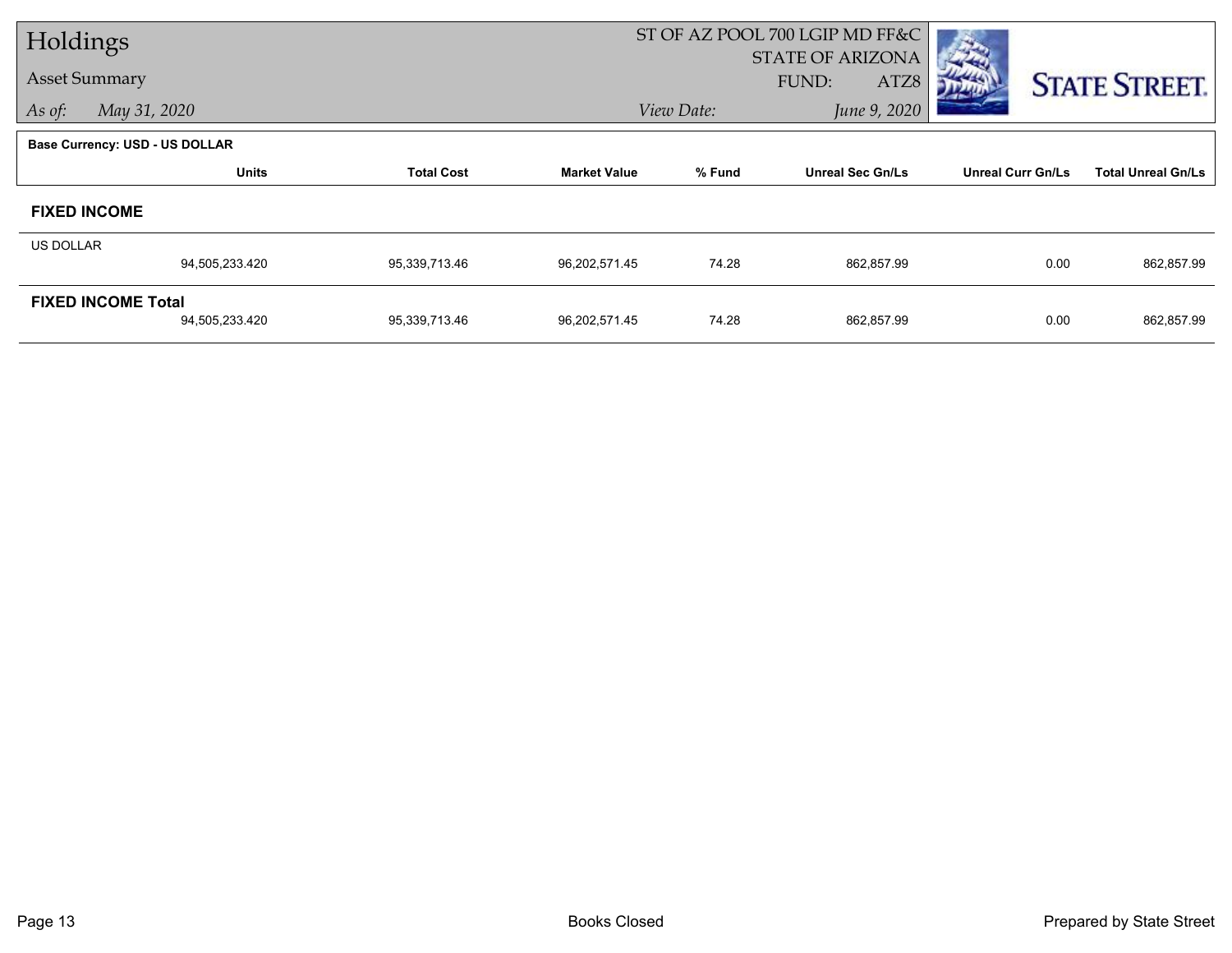| Holdings                              |                 |                   |                     | ST OF AZ POOL 700 LGIP MD FF&C           |                         |                   |                           |  |
|---------------------------------------|-----------------|-------------------|---------------------|------------------------------------------|-------------------------|-------------------|---------------------------|--|
| <b>Asset Summary</b>                  |                 |                   |                     | <b>STATE OF ARIZONA</b><br>FUND:<br>ATZ8 |                         |                   | <b>STATE STREET.</b>      |  |
| May 31, 2020<br>As of:                |                 |                   |                     | View Date:                               | June 9, 2020            |                   |                           |  |
| <b>Base Currency: USD - US DOLLAR</b> |                 |                   |                     |                                          |                         |                   |                           |  |
|                                       | <b>Units</b>    | <b>Total Cost</b> | <b>Market Value</b> | % Fund                                   | <b>Unreal Sec Gn/Ls</b> | Unreal Curr Gn/Ls | <b>Total Unreal Gn/Ls</b> |  |
| <b>FUND Total</b>                     |                 |                   |                     |                                          |                         |                   |                           |  |
|                                       | 127,824,983.530 | 128,655,704.30    | 129,518,505.56      | 100.00                                   | 862,801.26              | 0.00              | 862,801.26                |  |